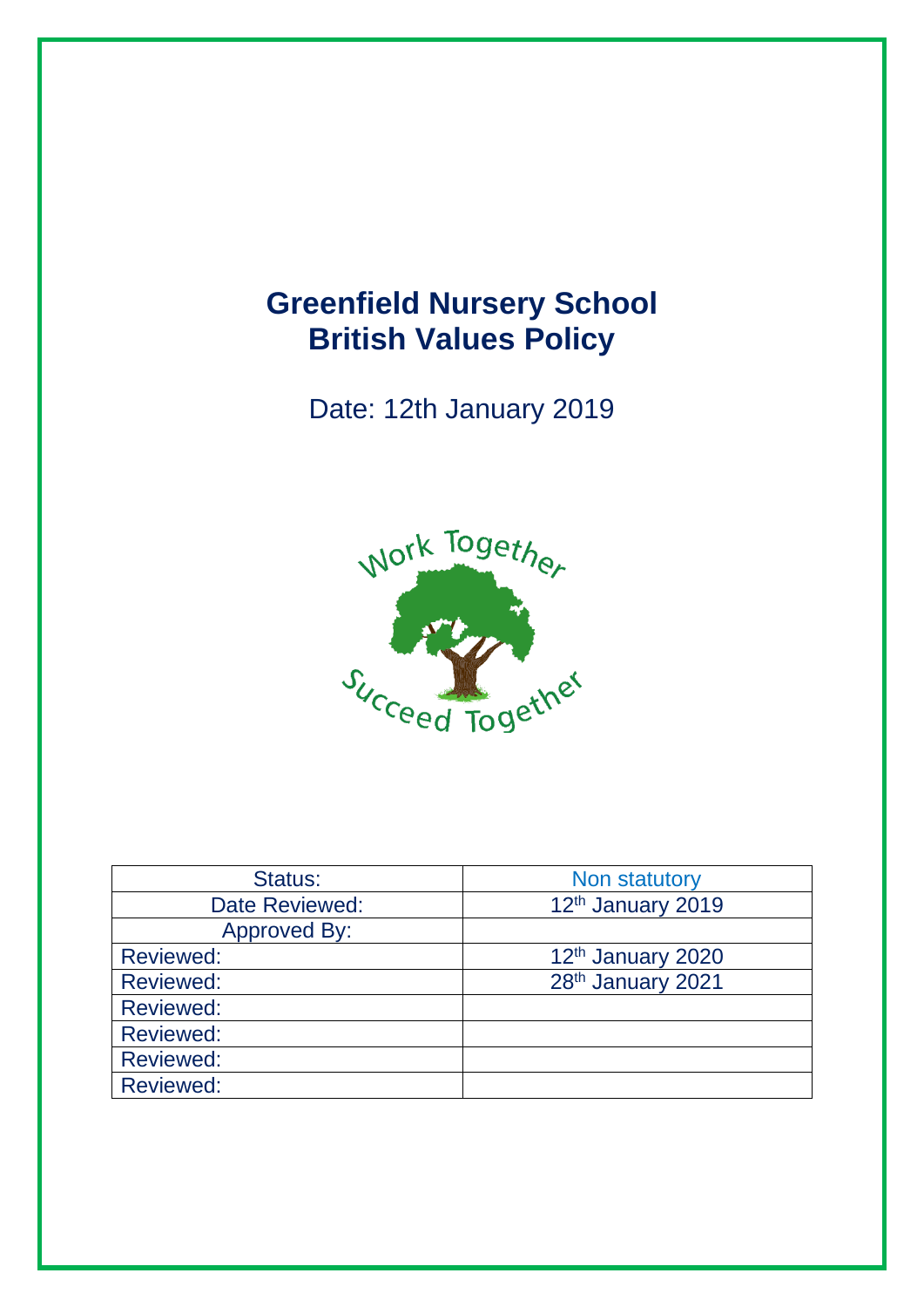#### **Promoting British Values at Greenfield Nursery School**



The DfE have reinforced the need 'to create and enforce a clear and rigorous expectation on all schools to promote the fundamental British Values of democracy, the rule of law, individual liberty and mutual respect and tolerance of those with different faiths and beliefs'

The government set out its definition of British Values in the 2011 Prevent Strategy, and these values have been reiterated by the Prime Minister in 2015. At Greenfield Nursery School, we enforce these values in the following ways:

## Democracy: Making Decisions Together

- We listen to children's and parents voice and monthly questions are used to engage with parents.
- Staff encourage children to share their views, value each other's views and talk about feelings. Children are asked what they like about school and how it could be made even better.
- Children are given opportunities to make decisions such as choosing stories to be read to the group and adding to activities in planning.

### The Rule of Law: Understanding Rules Matter

Within a focus on managing feelings and behaviour:

- Staff ensure that children understand their own and others' behaviour and its consequences and begin to learn to distinguish right from wrong.
- Children are fully involved in creating rules and codes of behaviour that all children are expected to follow. They begin to understand the reasoning behind the rules that they are there to protect us, and that there are consequences when rules are not followed.

# Individual Liberty: Freedom for All

Within a focus on self-confidence & self-awareness, people and communities as cited in Personal Social & Emotional development & Understanding the World.